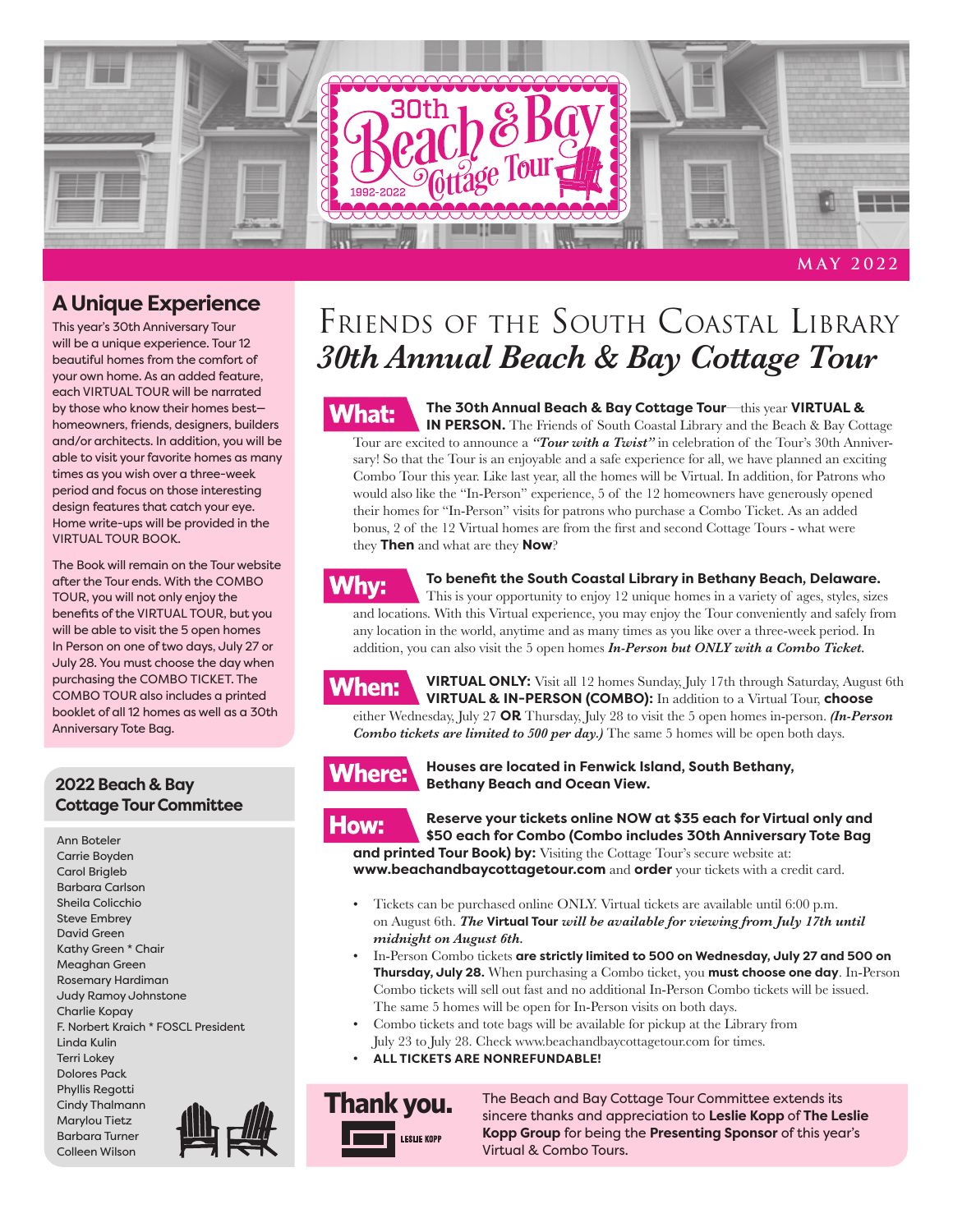

# Sponsors

#### **PRESENTING SPONSOR**

**Leslie Kopp of The Leslie Kopp Group www.bestofbethany.com**

#### **PLATINUM SPONSOR**

**Creative Concepts**  www.creativeconceptsfurniture.com

#### **GOLD SPONSORS**

**Bruce Mears, Design Build** www.brucemears.com

**Dewson Builders** dewsonbuilders.com

**MIKEN Builders** www.mikenbuilders.com

**SEA Studio Architects** www.seagreenstudio.com

#### **TOTE BAG SPONSORS**

**The Anne Powell Group**  www.AnniePowell.com

**G & E/Hockers**  www.hockersmarkets.com

**PNC Bank**  www.pnc.com

**Scott & Shuman PA** www.scottshumanlaw.com

**Sea Colony Recreation Association**  www.seacolony.com

**Town of Bethany Beach** www.townofbethanybeach.com

#### **RAFFLE SPONSOR**

**Shirley Price** www.ShirleyPriceSells.com

#### **HANG TAG SPONSOR**

**Pohanka Automotive Group** www.pohankaofsalisbury.com



### **Raffle Donors:**

**For the 30th Beach & Bay Cottage Tour, you'll have the opportunity to win great prizes by buying raffle tickets for \$1.00 each ONLINE ONLY.** Raffle tickets are on sale beginning May 1 and will be available until 6 pm August 6th, the last day of the Virtual Tour. Winners will be selected and called on August 8th and also announced on the Tour website at: www.beachandbaycottagetour.com

**FRAMED ARTWORK** is donated by local artists **Tara Funk Grim, Laura Hickman, Claire Howard, Jeanne Mueller, Amanda Sokolski** and **Cheryl Wisbrock** and photographer **Wayne Lyons**. Artwork is available for viewing at the South Coastal Library after Memorial Day. Art work may also be viewed on the Tour website.

**RESTAURANT GIFT CARDS** in the **amount of \$100 each** will be available from fine local restaurants. The names of the restaurants will be posted on the Tour website at: www.beachandbaycottagetour.com.

### **Make a Donation!**

**Please consider also making a donation.** You can make one now and/or anytime throughout the year either on our website or by mailing a check made out to: Friends of the South Coastal Library and mailed to P.O. Box 753, Bethany Beach, DE 19930. During hours of operation, you may drop off a donation at the library, but you cannot purchase tour tickets at the library. **Tickets are available ONLINE ONLY.** All net proceeds benefit the library and its many worthwhile programs. *(See list of the library programs that your donations support on page 4.)* 

**To make a donation, go to our secure website (www.beachandbaycottagetour. com) to contribute to the 30th Annual Beach & Bay Cottage Tour to assist in our fundraising efforts – here's how you can help:** 

- Make a donation of **\$50 or more and receive a 30th Anniversary Tote Bag.**
- With a donation of **\$150 or more you will receive an invitation to the 2022 Tour Cocktail Party AND a 30th Anniversary Tote Bag.**
- **If the Cocktail Party is canceled you will receive a Virtual Tour Ticket.** All net proceeds raised go to supporting the South Coastal Library in Bethany Beach, Delaware.

*Categories are:* **Underwriter** at \$1000, **Benefactor** at \$500, **Sponsor** at \$250, **Supporter** at \$150, **Patron** at \$100, **Contributor** at \$50 and **Friend** at \$25. The names of donors who contribute prior to June 3, will be included in the Tour Book.

**For updated information, visit the Tour website at www.beachandbaycottagetour.com AND like us on Facebook at www.facebook.com/beachandbaycottagetour.**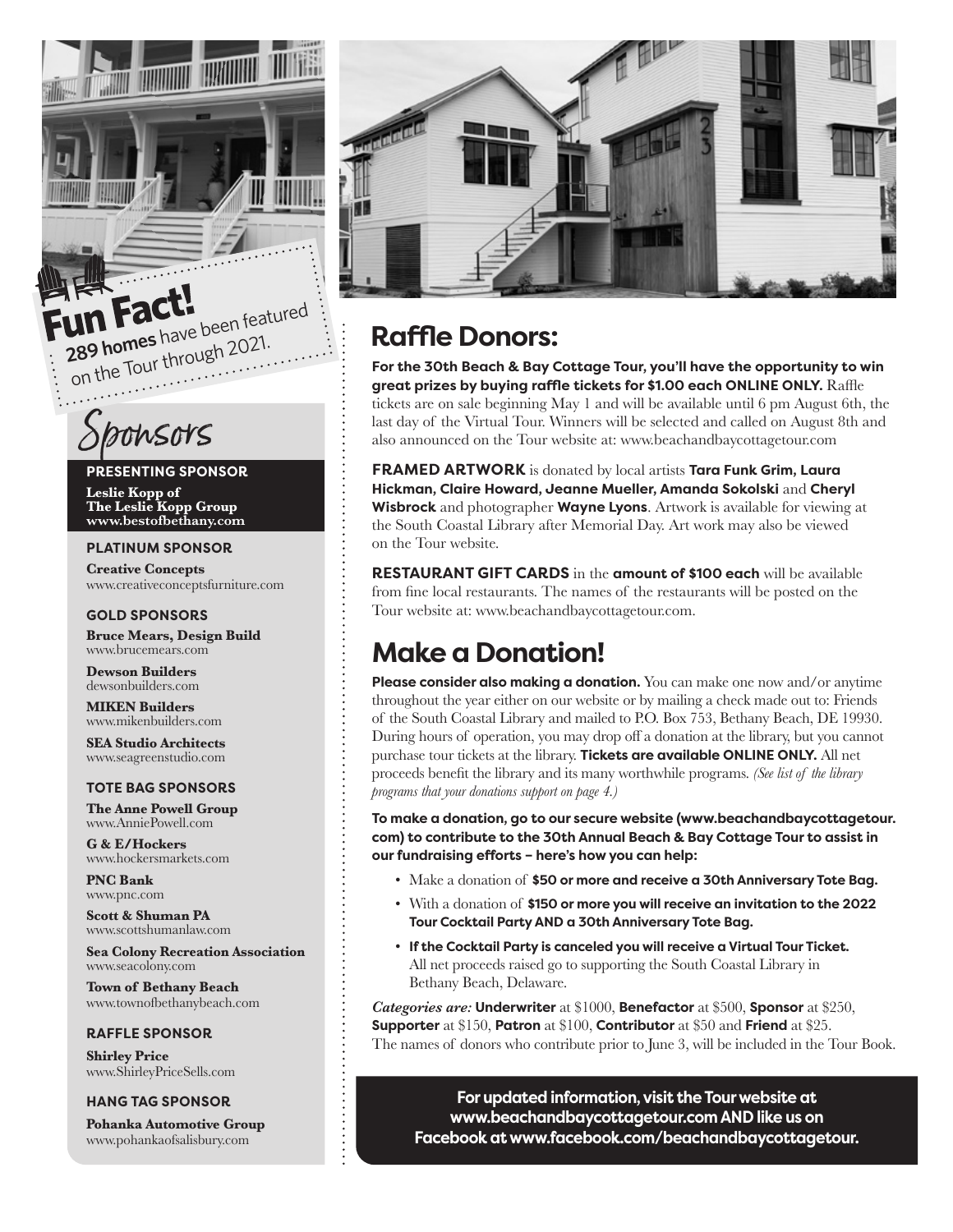

## **Tour Information & Donations**

#### **In-Person Tour: July 27 & 28, 2022 Virtual Tour: July 17 - August 6, 2022**

#### **WHAT:**

- **• You can experience this year's tour in two ways.** With the purchase of a **Virtual Only ticket**, you get to view all 12 homes from the comfort of your own home. With the purchase of a **Combo Ticket**, you not only get to see all 12 homes virtually, but you also get to visit five of the 12 homes In-Person. (The five In-Person homes are preselected.)
- **• Virtual Only Tickets** are \$35.00 and the **Combo Ticket** (virtual and in-person) is \$50.00. The Combo ticket includes a 30th Anniversary Tote Bag and a printed Tour Admission Book which is also your In-Person ticket. **Tickets are non-refundable.**
- The In-Person tickets are limited to **500 tickets for Wednesday** and **500 tickets for Thursday.** When you purchase your ticket, you **MUST choose your Tour Day and your ticket is only valid on that day**. The same 5 homes will be open on both days.
- **• If you purchase a Combo ticket**, your ticket and tote bag will be available for pickup at the South Coastal Library on Saturday, July 23 from 10am to 3pm and Monday through Wednesday, July 25 to July 27 from 10am to 5pm and Thursday, July 28, from 10am to 3pm. **We do not mail tickets.**
- In the event Covid prevents In-Person home visits, you will be notified via email and there will be **NO refunds**. This does not impact the Virtual portion of the Tour.

#### **HOW:**

- Tour Tickets and Raffle Tickets **MUST be purchased on the website, beachandbaycottagetour.com** beginning May 1.
- When you purchase a ticket, either Virtual or Combo, you supply your unique email and create a password. Use them to "Log In" to view the VIRTUAL Tour until 11:59 p.m. Saturday, August 6. The Tour videos will be available at beachandbaycottagetour.com starting Sunday, July 17, the first day of the Virtual Tour.
- **Additional Tickets:** You may purchase more than one ticket although you must purchase each ticket **individually**. The cost of a VIRTUAL Tour Ticket is \$35.00 and a COMBO Tour Ticket is \$50.00. When you purchase additional tickets, you must have a unique email address (e.g., your friend's email address) for each additional ticket purchased. You must click on "Log Out" after each purchase and then "Log In" for another purchase.
- You will receive a confirmation email for your ticket purchase **(check your inbox, spam and junk mail).**
- Credit Cards MUST be used to purchase Tour tickets online. **All tickets are NONREFUNDABLE.**

#### **Donations may also be made by cash or check using this form**

- Donations can be made online at **beachandbaycottagetour.com** as well as by check or cash. • Donations by CASH, along with the following completed form, should be dropped off at the
- South Coastal Library. **Please DO NOT mail Cash.**
- Donations by CHECK **(made payable to: Friends of the South Coastal Library)**, along with the following completed form, may be mailed to: Beach and Bay Cottage Tour, PO Box 753, Bethany Beach, DE 19930 **OR** dropped off at the library.

#### **FOR DONATIONS ONLY**

#### **Please complete form CLEARLY and include your email address**

**Please PRINT your name as you would like it to appear in the program.**

| Name                                                                                                                                                                                                                                                                               |           |     |  |  |
|------------------------------------------------------------------------------------------------------------------------------------------------------------------------------------------------------------------------------------------------------------------------------------|-----------|-----|--|--|
| Email                                                                                                                                                                                                                                                                              |           |     |  |  |
| Home Mailing Address                                                                                                                                                                                                                                                               |           |     |  |  |
| City                                                                                                                                                                                                                                                                               | State     | Zip |  |  |
| Phone                                                                                                                                                                                                                                                                              |           |     |  |  |
| Please make my donation anonymous<br><b>Cash</b> (For in-person donation ONLY)<br><b>Check enclosed</b> (Make check payable to <b>Friends of the South Coastal Library</b> )<br><b>Charge my Visa or Mastercard</b> ( $\star$ ALL info below is required if paying by credit card) |           |     |  |  |
| CVV code from back of card                                                                                                                                                                                                                                                         | Exp. Date |     |  |  |
| Card Number                                                                                                                                                                                                                                                                        |           |     |  |  |
| Name on Card                                                                                                                                                                                                                                                                       |           |     |  |  |
| Signature                                                                                                                                                                                                                                                                          |           |     |  |  |



#### **Look at what you can get!**

**With your \$50 Donation:** 30th Anniversary Tote Bag

#### **With your \$150 Donation:**

An invitation to the July 22 Cocktail Party **AND** a 30th Anniversary Tote Bag. If the Cocktail Party is canceled you will receive a Virtual Tour ticket.

#### **Show your support by making a tax deductible donation.**

| $\Box$ Underwriter\$1,000 |  |
|---------------------------|--|
| $\Box$ Benefactor \$500   |  |
| $\Box$ Sponsor\$250       |  |
| $\Box$ Supporter\$150     |  |
| □ Patron \$100            |  |
| $\Box$ Contributor \$50   |  |
| $\Box$ Friend\$25         |  |

**For your name to be included in the Tour Book, your donation must be received by June 3, 2022.**

### **Your Total Donation**

**\$**

#### Please make a copy of this form for your records.

**You will receive a confirmation email once we receive your donation - be sure to include your email address.**

For additional information, contact Kathy at 610-762-4692 or Phyllis at 301-526-5673 or email us at info@beachandbaycottagetour.com

## **Visit our website at www.beachandbaycottagetour.com**